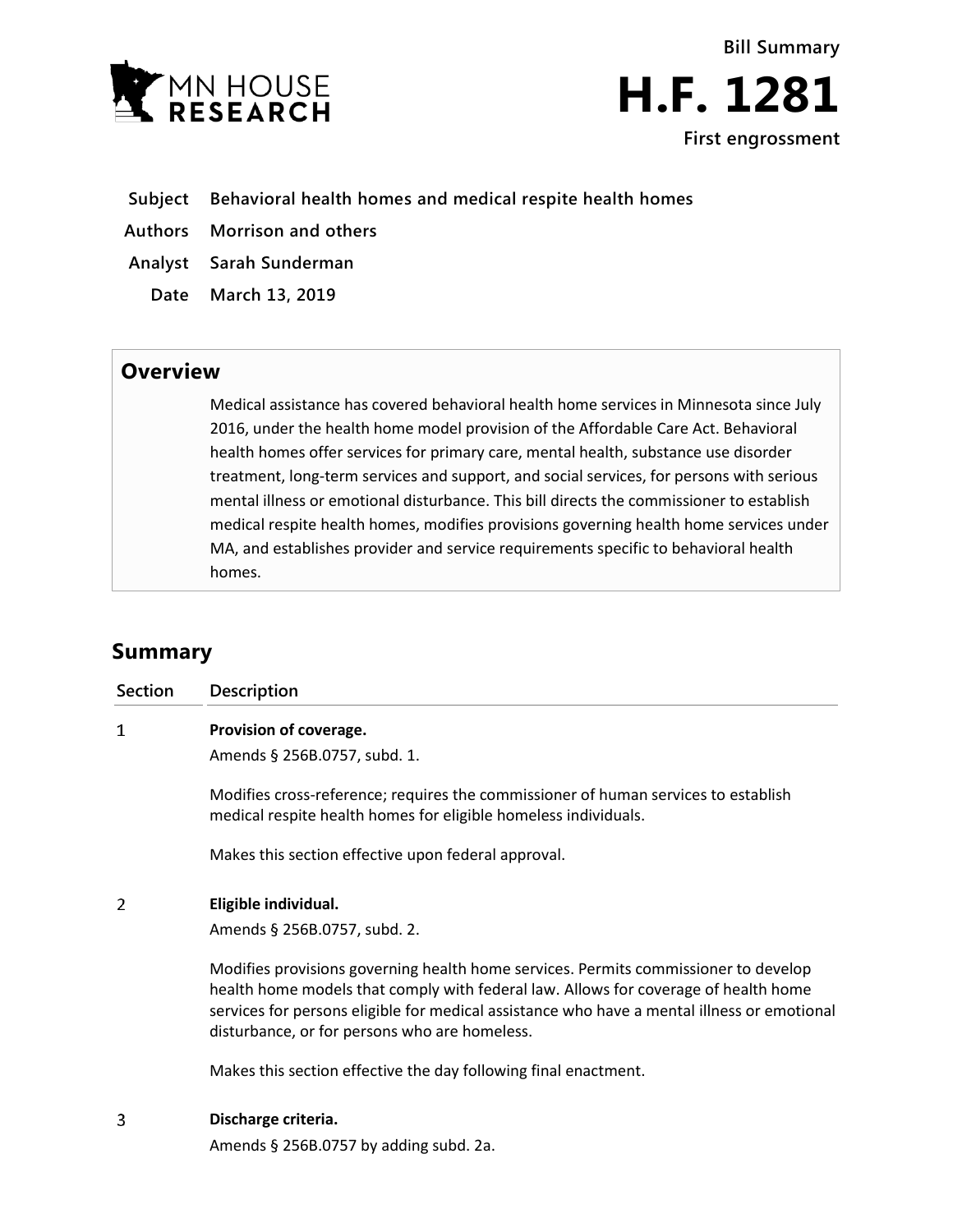Paragraph (a) specifies that an individual may be discharged from a behavioral health home if:

- **The provider cannot locate, contact, and engage the individual for over three** months, after persistent efforts; or
- the individual is unwilling to participate in behavioral health home services.

Paragraph (b) requires the provider to offer a face-to-face meeting with the individual, the individual's identified supports, and the provider to discuss available options, prior to discharge.

Makes this section effective the day following final enactment.

#### 4 **Designated provider.**

Amends § 256B.0757, subd. 4.

Removes paragraph directing the commissioner to develop and implement certification standards for behavioral health homes.

Makes this section effective the day following final enactment.

#### 5 **Behavioral health home services provider requirements.**

Amends § 256B.0757 by adding subd. 4a.

Requires a behavioral health home services provider to:

- 1) Be an enrolled Minnesota Health Care Programs provider;
- 2) Provide MA-covered primary care or behavioral health service;
- 3) Use electronic health records;
- 4) Use an electronic patient registry;
- 5) Demonstrate capacity to administer approved screenings for substance use disorder or alcohol and tobacco use;
- 6) Demonstrate capacity to make appropriate referrals;
- 7) Have policies and procedures to track and evaluate referrals;
- 8) Conduct a brief needs assessment when services begin;
- 9) Conduct a health wellness assessment with 60 days of intake;
- 10) Conduct a health action plan within 90 days of intake, and at least once every six months;
- 11) Agree to cooperate with state monitoring and evaluation of services; and
- 12) Use an approved form to obtain written consent for behavioral health home services.

Makes this section effective the day following final enactment.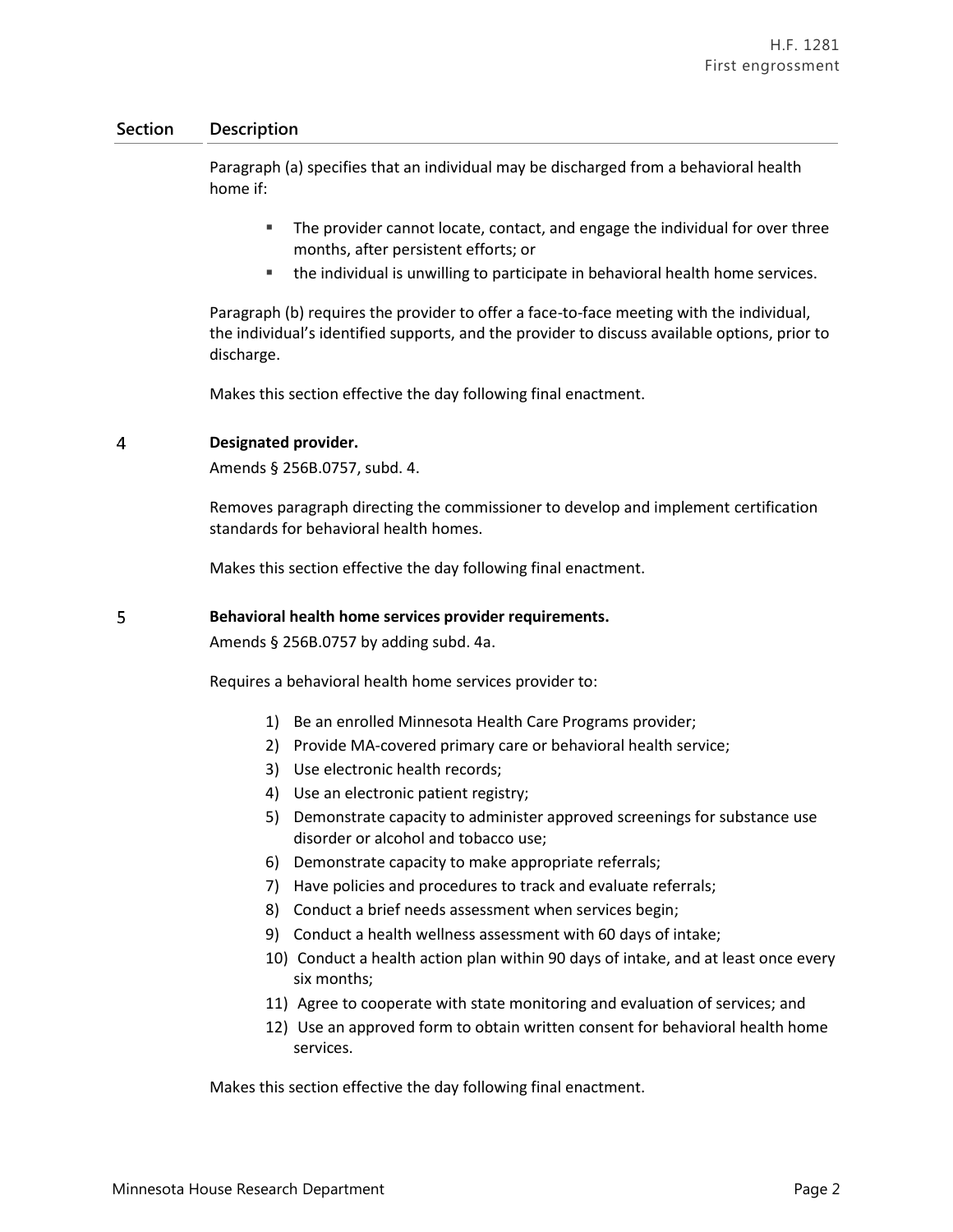### 6 **Behavioral health home provider training and practice transformation requirements.** Amends § 256B.0757 by adding subd. 4b.

Paragraph (a) requires providers to ensure that staff delivering behavioral health home services complete adequate training; specifies what training must include.

Paragraph (b) requires providers to ensure that staff are capable of delivering culturally responsive services.

Paragraph (c) requires providers to participate in the department's practice transformation activities to support continued skill and competency development.

Makes this section effective the day following final enactment.

#### $\overline{7}$ **Behavioral health home staff qualifications.**

Amends § 256B.0757 by adding subd. 4c.

Paragraph (a) requires providers to maintain staff with required and appropriate professional qualifications.

Paragraph (b) requires an integration specialist to be a licensed registered nurse if behavioral health home services are offered in a mental health setting.

Paragraph (c) requires an integration specialist to be a mental health professional if behavioral health home services are offered in a primary care setting.

Paragraph (d) requires the systems navigator to be a mental health practitioner or community health worker, as defined in statute, if behavioral health home services are provided in a mental health or primary care setting.

Paragraph (e) specifies requirements for the qualified health home specialist position.

Makes this section effective the day following final enactment.

#### 8 **Behavioral health home service delivery standards.**

Amends § 256B.0757 by adding subd. 4d.

Paragraph (a) lists service delivery standards a behavioral health home provider must meet.

Paragraph (b) requires the provider to create a plan with the individual and the individual's supports, to support the individual after discharge from a hospital, residential treatment program, or other setting. Specifies protocols that must be included in the plan.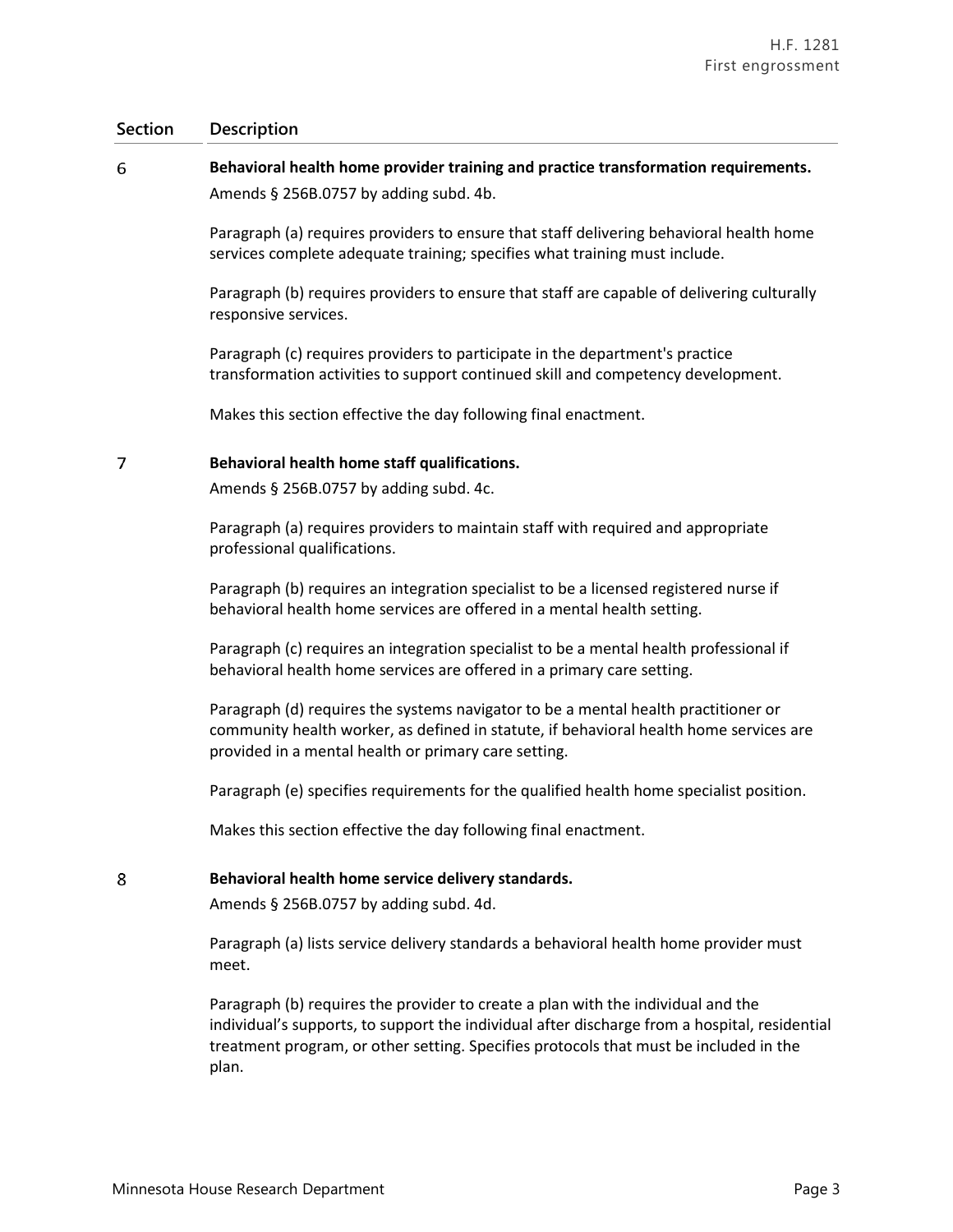Paragraph (c) specifies requirements for notification and communication if the individual is enrolled in a managed care plan.

Paragraph (d) requires a provider to provide 60 days' notice to individuals, the department, and managed care plans, before terminating behavioral health home services; requires a provider to refer individuals receiving services to a new provider.

#### 9 **Behavioral health home provider variances.**

Amends § 256B.0757 by adding subd. 4e.

Paragraph (a) allows the commissioner to grant variances to specific behavioral health home requirements.

Paragraph (b) allows the commissioner to grant a variance if (1) failure to grant the variance would result in hardship or injustice to the applicant; (2) the variance would be consistent with the public interest; and (3) the variance would not reduce the level of service.

Paragraph (c) allows the commissioner to grant a variance for innovative services.

Paragraph (d) specifies that the commissioner's decision to grant or deny a variance is not appealable.

Makes this section effective the day following final enactment.

#### 10 **Payments.**

Amends § 256B.0757, subd. 5.

Requires the commissioner to develop a single, statewide reimbursement rate for behavioral health homes.

Makes this section effective upon federal approval.

#### 11 **Evaluation and continued development.**

Amends § 256B.0757, subd. 8.

Clarifies language to include behavioral health homes and medical respite health homes.

Makes this section effective the day following final enactment.

#### 12 **Requirements, standards, and qualifications for medical respite health homes.**

Directs the commissioner to develop requirements and standards for medical respite health homes.